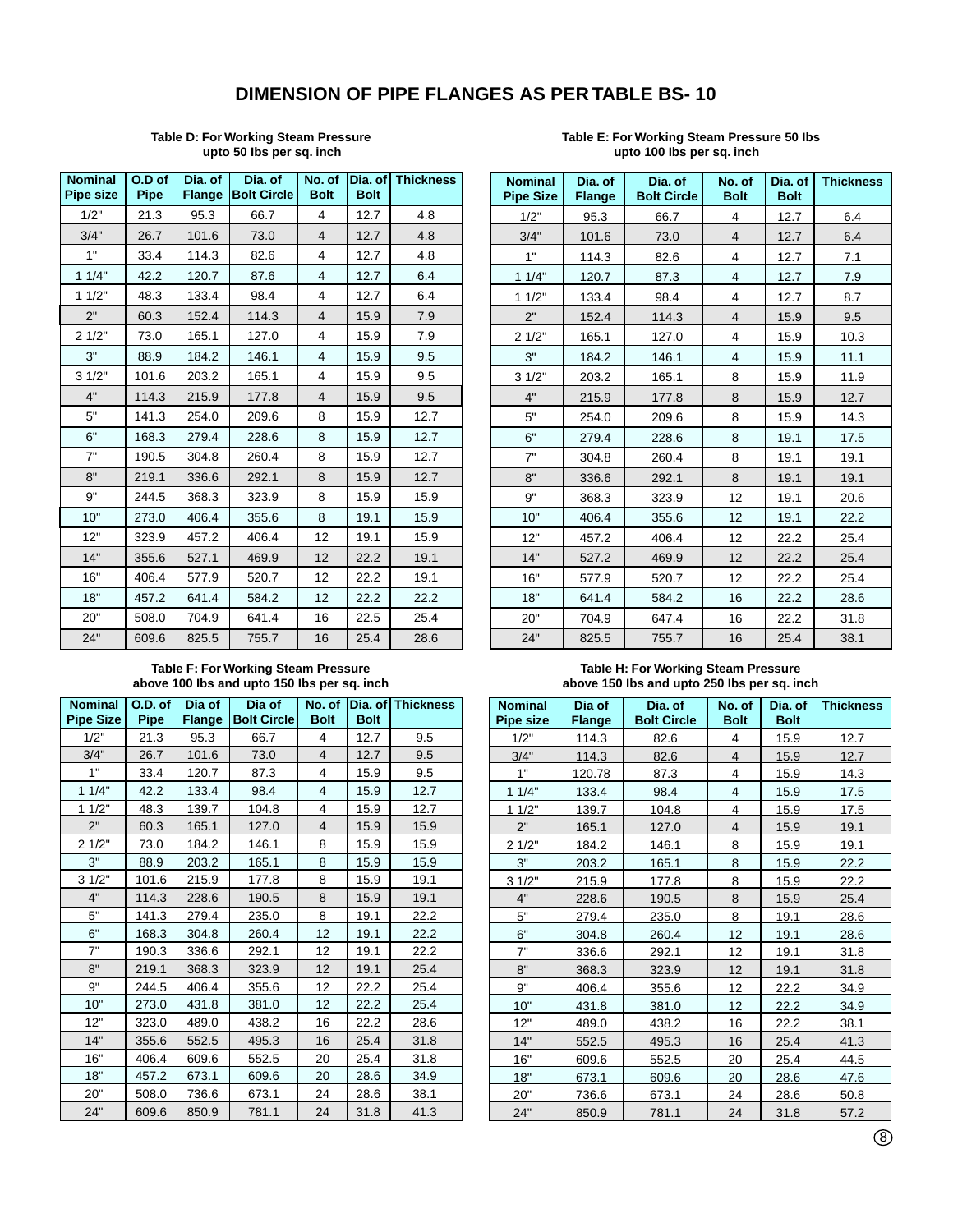## **FORGED FLANGES TO ANSI B 16.5 (ASA 150 / 300 LBS)**









**150 LBS**

#### Nominal Pipe Size Length through Hub | Dia of Bore **(MM) (INCH.)** 15 20 25  $\overline{32}$ 40 50 65 80 100 125 150 200 250 300 350 400 450 500 600 1/2 3/4 1 1 1/4 1 1/2 2 2 1/2 3 4 5 6 8 10 12 14 16 18 20 24 88.9 98.4 107.9 117.5 127.0 152.4 177.8 190.5 228.6 254.0 279.4 342.9 406.4 482.6 533.4 596.9 635.0 698.5 812.8 60.3 69.8 79.4 88.9 98.4 120.6 139.7 152.4 190.5 215.9 241.3 298.4 361.9 431.8 476.2 539.7 577.8 635.0 749.3 15.9 15.9 15.9 15.9 15.9 19.0 19.0 19.0 19.0 22.2 22.2 22.2 25.4 25.4 28.6 28.6 31.7 31.7 34.9 4 4 4 4 4 4 4 4 8 8 8 8 12 12 12 16 16 20 20 11.1 12.7 14.3 15.9 17.5 19.0 22.2 23.8 23.8 23.8 25.4 28.6 30.2 31.8 34.9 36.5 39.7 42.9 47.6 Flange Dia of Dia of Dia of Bolt Bolt No. of Thk. of Dia of S/O & S/W W/N L/J S/O & S/W L/J Dia of Depth of<br>Circle Holes Holes Flange Hub<br>A D C E Y Y Y B B R F Circle Holes Holes Flange Hub R/F Socket O | A | D | | C | E | Y |Y | Y | B | B | R | F 30.2 38.1 49.2 58.7 65.1 77.8 90.5 107.9 134.9 163.5 192.1 246.1 304.8 365.1 400.0 457.2 504.8 558.8 663.6 15.9 15.9 17.5 20.6 22.2 25.4 28.6 30.2 33.3 36.5 39.7 44.4 49.2 55.6 57.1 63.5 68.3 73.0 82.5 47.6 52.4 55.6 57.1 61.9 63.5 69.8 69.8 76.2 88.9 88.9 101.6 101.6 114.3 127.0 127.0 139.7 144.5 152.4 22.3 27.7 34.5 43.2 49.5 62.0 74.7 90.7 116.1 143.8 170.7 221.5 276.3 327.1 359.1 410.5 461.8 513.1 615.9 22.9 28.2 35.0 43.7 50.0 62.5 75.4 91.4 116.8 144.5 171.4 222.2 277.4 328.2 360.2 411.2 462.3 514.3 615.9 34.9 42.9 50.8 63.5 73.0 92.1 104.8 127.0 157.2 185.7 215.9 269.9 323.8 381.0 412.7 469.9 533.4 584.2 692.1 9.5 11.1 12.7 14.3 15.9 17.5 19.0 20.6 23.8 23.8 27.0 31.7 33.3 39.7 41.3 44.4 49.2 54.0 63.5 15.9 15.9 17.5 20.6 22.2 25.4 28.6 30.2 33.3 36.5 39.7 44.4 49.2 55.6 79.4 87.3 96.8 103.2 111.1

## **300 LBS**

| Nominal             |                | Flange   | Dia of      | Dia of      |                |             |          | Length through Hub |       |       | Dia of Bore |       |          |                          |
|---------------------|----------------|----------|-------------|-------------|----------------|-------------|----------|--------------------|-------|-------|-------------|-------|----------|--------------------------|
| Pipe<br><b>Size</b> |                | Dia      | <b>Bolt</b> | <b>Bolt</b> | No. of         | Thk. of     | Dia of   | S/O & S/W          | W/N   | L/J   | S/O & S/W   | L/J   | Dia of   | Depth of                 |
| (MM)                | (INCH.)        | $\Omega$ | Circle<br>A | Holes<br>D  | <b>Holes</b>   | Flange<br>С | Hub<br>E | Y                  | Y     | Y     | B.          | B     | R/F<br>R | Socket<br>F              |
| 15                  | 1/2            | 95.2     | 66.7        | 15.9        | 4              | 14.3        | 38.1     | 22.2               | 52.4  | 22.2  | 22.3        | 22.9  | 34.9     | 9.5                      |
| 20                  | 3/4            | 117.5    | 82.5        | 19.0        | $\overline{4}$ | 15.9        | 47.6     | 25.4               | 57.1  | 25.4  | 27.7        | 28.2  | 42.9     | 11.1                     |
| 25                  | 1              | 123.8    | 88.9        | 19.0        | 4              | 17.5        | 54.0     | 27.0               | 61.9  | 27.0  | 34.5        | 35.0  | 50.8     | 12.7                     |
| 32                  | 11/4           | 133.3    | 98.4        | 19.0        | $\overline{4}$ | 19.0        | 63.5     | 27.0               | 65.1  | 27.0  | 43.2        | 43.7  | 63.5     | 14.3                     |
| 40                  | 11/2           | 155.6    | 114.3       | 22.2        | 4              | 20.6        | 69.8     | 30.2               | 68.3  | 30.2  | 49.5        | 50.0  | 73.0     | 15.9                     |
| 50                  | $\overline{2}$ | 165.1    | 127.0       | 19.0        | 8              | 22.2        | 84.1     | 33.3               | 69.8  | 33.3  | 62.0        | 62.5  | 92.1     | 17.5                     |
| 65                  | 21/2           | 190.5    | 149.2       | 22.2        | 8              | 25.4        | 100.0    | 38.1               | 76.2  | 38.1  | 74.7        | 75.4  | 104.8    | 19.0                     |
| 80                  | 3              | 209.5    | 168.3       | 22.2        | 8              | 28.6        | 117.5    | 42.9               | 79.4  | 42.9  | 90.7        | 91.4  | 127.0    | 20.6                     |
| 100                 | 4              | 254.0    | 200.0       | 22.2        | 8              | 31.8        | 146.0    | 47.6               | 85.7  | 47.6  | 116.1       | 116.8 | 157.2    | 23.8                     |
| 125                 | 5              | 279.4    | 234.9       | 22.2        | 8              | 34.9        | 177.8    | 50.8               | 98.4  | 50.8  | 143.8       | 144.5 | 185.7    |                          |
| 150                 | 6              | 317.5    | 269.9       | 22.2        | 12             | 36.5        | 206.4    | 52.4               | 98.4  | 52.4  | 170.7       | 171.4 | 215.9    |                          |
| 200                 | 8              | 381.0    | 330.2       | 25.4        | 12             | 41.3        | 260.3    | 61.9               | 111.1 | 61.9  | 221.5       | 222.2 | 269.9    |                          |
| 250                 | 10             | 444.5    | 387.3       | 28.6        | 16             | 47.6        | 320.7    | 66.7               | 117.5 | 95.2  | 276.3       | 277.4 | 323.8    |                          |
| 300                 | 12             | 520.7    | 450.8       | 31.7        | 16             | 50.8        | 374.6    | 73.0               | 130.2 | 101.6 | 327.1       | 328.2 | 381.0    |                          |
| 350                 | 14             | 584.2    | 514.3       | 31.7        | 20             | 54.0        | 425.4    | 76.2               | 142.9 | 111.1 | 359.1       | 360.2 | 412.7    |                          |
| 400                 | 16             | 647.7    | 571.5       | 34.9        | 20             | 57.2        | 482.6    | 82.5               | 146.0 | 120.6 | 410.5       | 411.2 | 469.9    |                          |
| 450                 | 18             | 711.2    | 628.5       | 34.9        | 24             | 60.3        | 533.4    | 88.9               | 158.7 | 130.2 | 461.8       | 462.3 | 533.4    |                          |
| 500                 | 20             | 774.7    | 685.8       | 34.9        | 24             | 63.5        | 587.4    | 95.2               | 161.9 | 139.7 | 513.1       | 514.3 | 584.2    | $\overline{\phantom{a}}$ |
| 600                 | 24             | 914.4    | 812.8       | 41.3        | 24             | 69.8        | 701.7    | 106.4              | 168.3 | 152.4 | 615.9       | 615.9 | 692.1    |                          |

All Dimensions are in Millimeters . Flanges except Lap Joint will be furnished with(1.6) Raised Face, which is included in "Thickness(C)" and "Length through Hub(Y)"